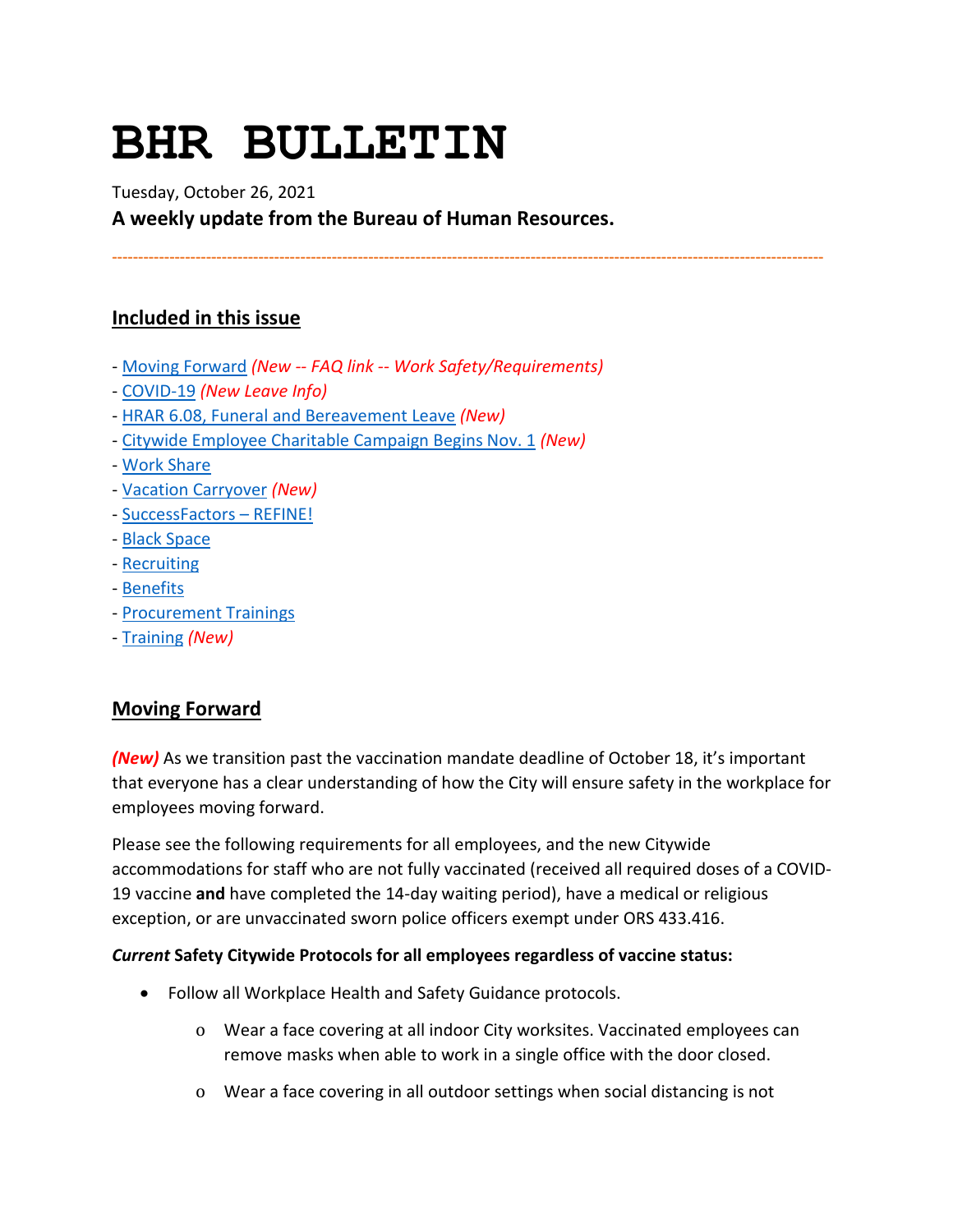possible.

- o Frequently wash your hands.
- o Complete the daily [Health Assessment Survey | Portland.gov](https://www.portland.gov/health-assessment) prior to reporting to a City facility.
- o Stay home when you're sick.
- Follow any Bureau-specific safety protocols issued by a Bureau Director.
- Link to guidance at [https://www.portlandoregon.gov/bhr/81288.](https://www.portlandoregon.gov/bhr/81288)

**Effective Monday, Oct. 25, additional NEW Citywide requirements** for employees who are not fully vaccinated and have a temporary accommodation during the final 14-day waiting period, have a medical or religious exception, or are unvaccinated sworn police officers exempt under ORS 433.416:

- Wear a **KN95** face covering at all indoor City worksites, at all times of the day or night, regardless of whether you can work in a single office with the door closed or in a City vehicle.
- As soon as the face covering is issued, it must be worn.
- To the extent possible, each person shall take additional precaution by social distancing during break and lunch periods, such as taking staggered breaks and lunches when approved by a supervisor, having one person at a time in a break room, taking breaks outside, etc.
- In all City-owned congregated live/work spaces, unvaccinated employees shall be required to eat in their individual living spaces (in a fire station) or otherwise separated from other employees, such as eating outside.
- All unvaccinated employees will be fitted for an N95 respirator (if not already provided one) in the next few weeks and may be asked to wear it in lieu of the KN95 when social distancing is not possible, like when you are required to be on an emergency repair in close confinement.
- Abide by any other safety precautions as required by each employee's bureau.
- The City's intent is to implement both detection and prevention strategies, which will include testing and become part of the requirements for unvaccinated employees once all protocols are established. We expect to have testing in the coming weeks. The City reserves the right to reconsider, alter, or change any of these requirements and will provide employees with notice of such changes.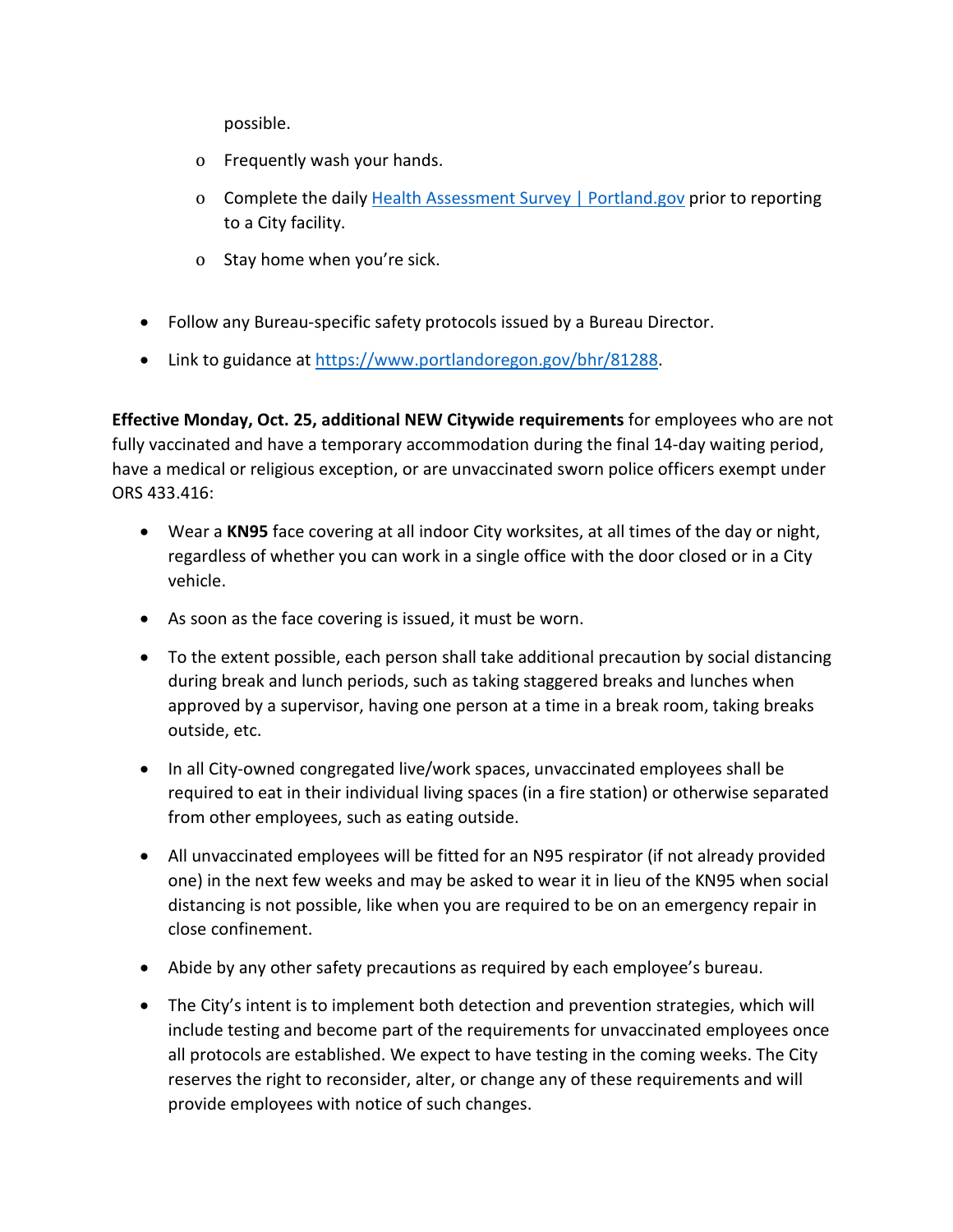If you have concerns that another City employee is failing to comply with these requirements within your workgroup or otherwise, or if you witness any other situation which gives rise to a safety concern, please direct those concerns to your manager, supervisor, even beyond your usual chain of command, or your bureau's assigned [HR Business Partner.](https://www.portlandoregon.gov/bhr/article/430513) The City will strictly enforce these requirements, up to and including termination for failure to comply.

*(New)* Now Available: **Frequently Asked Questions, and Answers,** [that include work safety](https://www.portland.gov/bhr/covid-19-safety-info-and-requirements-faq)  [information as well as requirements moving forward.](https://www.portland.gov/bhr/covid-19-safety-info-and-requirements-faq)

Please be mindful that everyone's situation is unique to them, and that each of us plays a role in how we move forward as the City that works.

# <span id="page-2-0"></span>**COVID-19**

#### **COVID-19 Leave for Non-Represented, DCTU, PROTEC17 and LiUNA Represented Employees**

*(New)* On Sept. 20, 2021, the City and non-public safety labor unions signed a letter of agreement to bargain impacts of the City's vaccine mandate. Part of this agreement includes additional sick leave of up to 80 hours for qualified COVID-19 related reasons (listed below) between July 1, 2021 and June 30, 2022.

Non-represented, as well as DCTU, PROTEC17 and LiUNA represented employees must request this leave/time off utilizing your bureau's current process for leave requests. When requesting COVID-19 Emergency Paid Sick Leave through the ESS leave request system, select the leave type "other," and enter **EPSL** (or **EPSM** if used to care for a family member) in the comment section. Requests will be reviewed by your manager/supervisor, like other requests.

Once approved, use **EPSL** (or **EPSM** if used to care for a family member) as the absence type on your timesheet. When you certify your timesheet, you are verifying that the time is only being used for one of the qualifying reasons listed below. No additional forms are required.

If you have taken time off for one of these reasons after July 1, 2021, you will need to submit or modify a corresponding leave request. When approved, work with your bureau timekeeper to update your timesheet retroactively.

Employees can use COVID-19 EPSL/EPSM leave if they are:

- 1. advised to quarantine related to COVID-19
- 2. experiencing symptoms of COVID-19 and seeking a medical diagnosis (including, but not limited to, obtaining a COVID-19 test or telehealth visit)
- 3. providing care for an impacted individual subject to quarantine or experiencing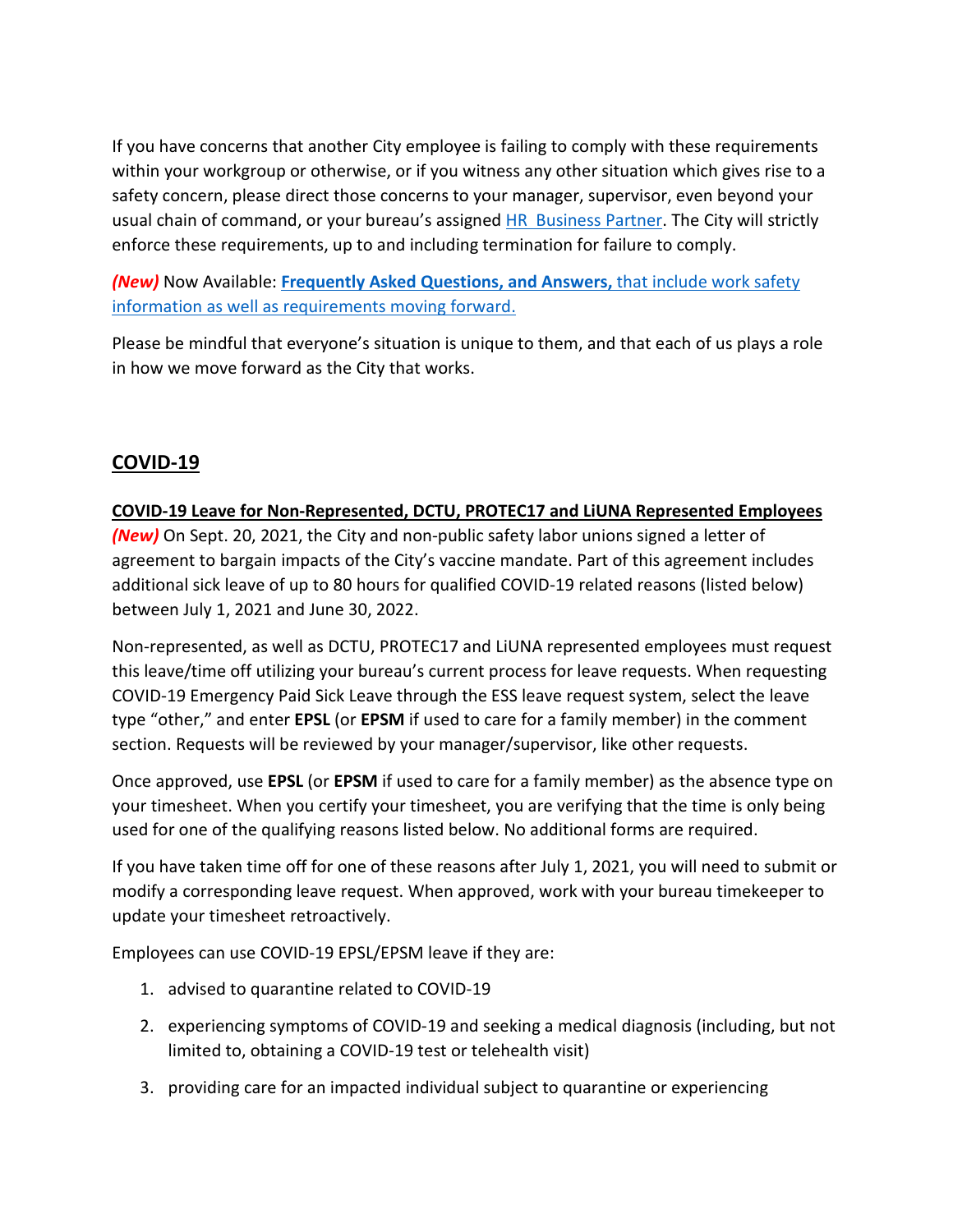#### symptoms of COVID-19

- a. Individual is defined as an immediate family member, roommate, or a similar person with whom the employee has a relationship that creates an expectation that the employee would care for the person in a quarantine or self-quarantine situation, and that individual depends on you for care during the quarantine or self-quarantine.
- 4. caring for your child whose school or place of care is closed or unavailable due to COVID-19 related reasons
- 5. taking time off to receive the vaccine or boosters (if the time off exceeds the following)
	- b. Employees may use up to two hours of regular, paid time to get a vaccination, whether on or off duty. These hours are recorded as regular paid hours on the timesheet; therefore, time entry is only required for positive pay employees or hours outside of an employee's work schedule.
	- c. For COVID-19 vaccinations that require two doses, each employee may be granted up to two hours paid time off for each dose.
	- d. Employees must submit a time request with the time type "other" and note "vaccine" in the comment section.
- 6. recovering from adverse side effects of the vaccine (adverse side effects or allergic reactions which require medical treatment may be filed as a workers' comp claim; EPSL and a workers' comp claim cannot be used concurrently for the same dates)

#### **Popular Question:**

**Can I use the new COVID-19 Emergency Paid Sick Leave for a travel-related quarantine? Answer:** No, that is not a qualifying reason. The quarantine must prevent an employee from being able to work, if work is available -- such as due to being exposed to someone who tested positive for COVID-19, or being advised by a healthcare provider to self-quarantine.

#### **COVID-19 Vaccinations**

Please submit vaccination questions to [Joel.Michels@portlandoregon.gov.](mailto:Joel.Michels@portlandoregon.gov) Answers will be provided in the following week's BHR Bulletin an[d a compiled list is posted here.](https://www.portlandoregon.gov/bhr/article/796480)

The information provided is taken from the Centers for Disease Control and Prevention [\(CDC\)](https://www.cdc.gov/coronavirus/2019-ncov/vaccines/index.html) and Oregon Health Authority [\(OHA\)](https://covidvaccine.oregon.gov/) resources with input from our own Joel Michels, Nurse Practitioner, Occupational Health and Well-being Program Manager.

#### **Q:** Do I need a booster shot?

**A:** Studies show that after getting vaccinated against COVID-19, **protection against the virus may decrease** over time and be less able to protect against the Delta variant. Although COVID-19 vaccination for adults 65 years and older remains effective in preventing severe disease,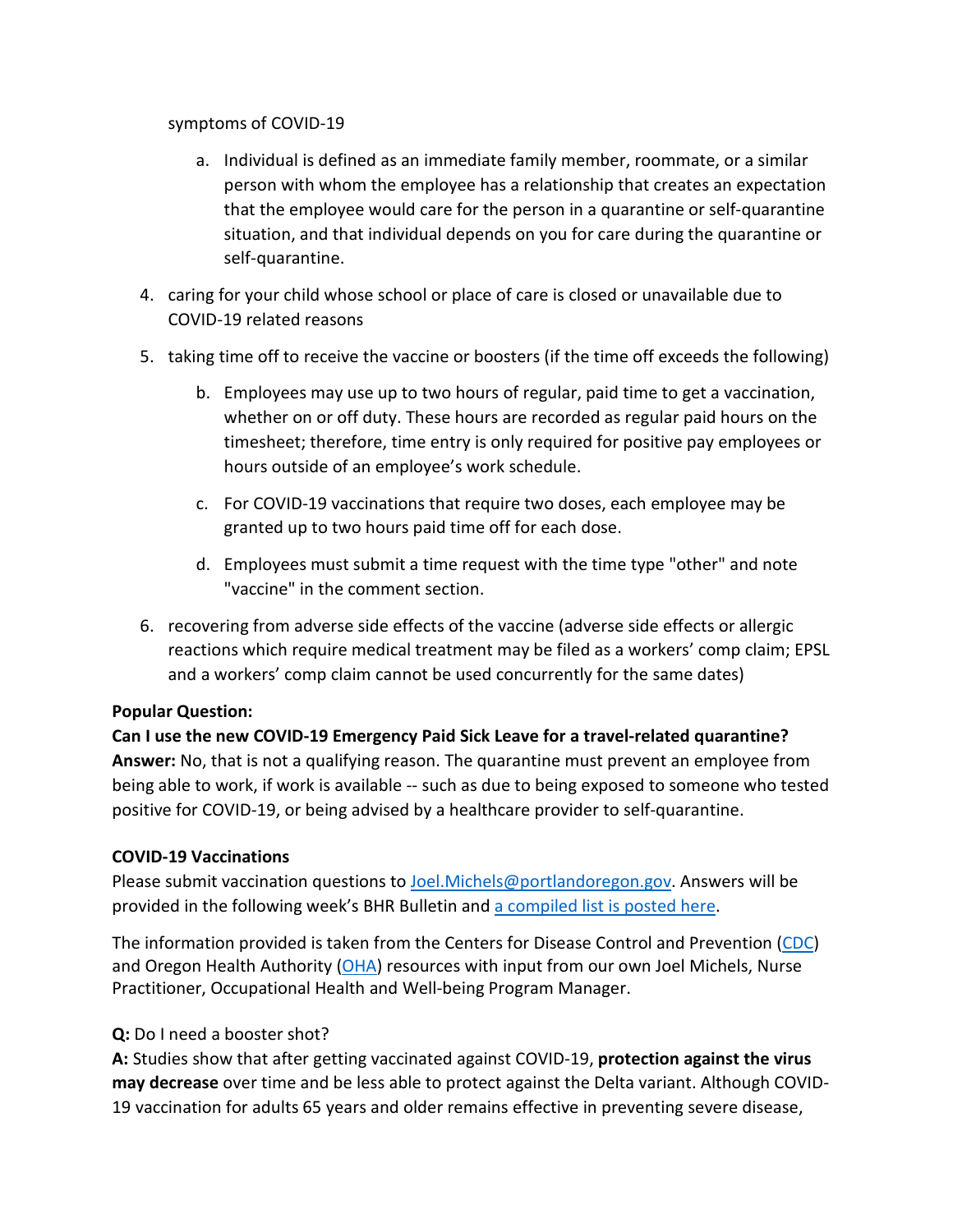[recent data](https://www.cdc.gov/vaccines/acip/meetings/downloads/slides-2021-9-23/03-COVID-Oliver.pdf) suggest vaccination is less effective at preventing infection or milder illness with symptoms. Emerging evidence also shows that among healthcare and other frontline workers, vaccine effectiveness against COVID-19 infections is decreasing over time. This lower effectiveness is likely due to the combination of decreasing protection as time passes since getting vaccinated (e.g., waning immunity) as well as the greater infectiousness of the Delta variant.

Data from a small clinical trial show that a Pfizer-BioNTech **booster shot increased the immune response** in trial participants who finished their primary series six months earlier. With an increased immune response, people should have improved protection against COVID-19, including the Delta variant.

## **Q:** Who is eligible for a booster now?

**A:** COVID-19 Vaccine booster shots are available for the following Pfizer-BioNTech vaccine recipients who completed their initial series at least six months ago and are:

- 65 years and older
- Age 18+ who live in [long-term care settings](https://www.cdc.gov/coronavirus/2019-ncov/vaccines/booster-shot.html#long-term-care)
- Age 18+ who have [underlying medical conditions](https://www.cdc.gov/coronavirus/2019-ncov/need-extra-precautions/people-with-medical-conditions.html)
- Age 18+ who work in [high-risk settings](https://www.cdc.gov/coronavirus/2019-ncov/vaccines/booster-shot.html#HighRisk)
- Age 18+ who [live in high-risk settings](https://www.cdc.gov/coronavirus/2019-ncov/vaccines/booster-shot.html#HighRisk)

**Q:** What should people who received Moderna or Johnson & Johnson's Janssen (J&J/Janssen) vaccine do?

**A:** The Advisory Committee on Immunization Practices (ACIP) and CDC's recommendations are bound by what the U.S. Food and Drug Administration's (FDA) [authorization](https://www.fda.gov/news-events/press-announcements/fda-authorizes-booster-dose-pfizer-biontech-covid-19-vaccine-certain-populations) allows. Currently, the Pfizer-BioNTech booster authorization only applies to people whose primary series was Pfizer-BioNTech vaccine. People in the recommended groups who got the Moderna or J&J/Janssen vaccine will likely need a booster shot. More data on the effectiveness and safety of Moderna and J&J/Janssen booster shots are expected soon. With those data in hand, CDC will keep the public informed with a timely plan for Moderna and J&J/Janssen booster shots.

#### **Q:** What are the risks to getting a booster shot?

**A:** So far, [reactions reported](https://www.cdc.gov/vaccines/acip/meetings/downloads/slides-2021-9-23/03-COVID-Oliver.pdf) after getting the Pfizer-BioNTech booster shot were similar to that of the 2-shot primary series. Fatigue and pain at the injection site were the most reported side effects, and overall, most side effects were mild to moderate. However, as with the 2-shot primary series, [serious side effects are rare,](https://www.cdc.gov/coronavirus/2019-ncov/vaccines/safety/safety-of-vaccines.html) but may occur.

**Q:** Am I still considered "fully vaccinated" if I don't get a booster shot?

**A:** Yes. Everyone is still considered fully vaccinated two weeks after their second dose in a 2 shot series, such as the Pfizer-BioNTech or Moderna vaccines, or two weeks after a single-dose vaccine, such as the J&J/Janssen vaccine.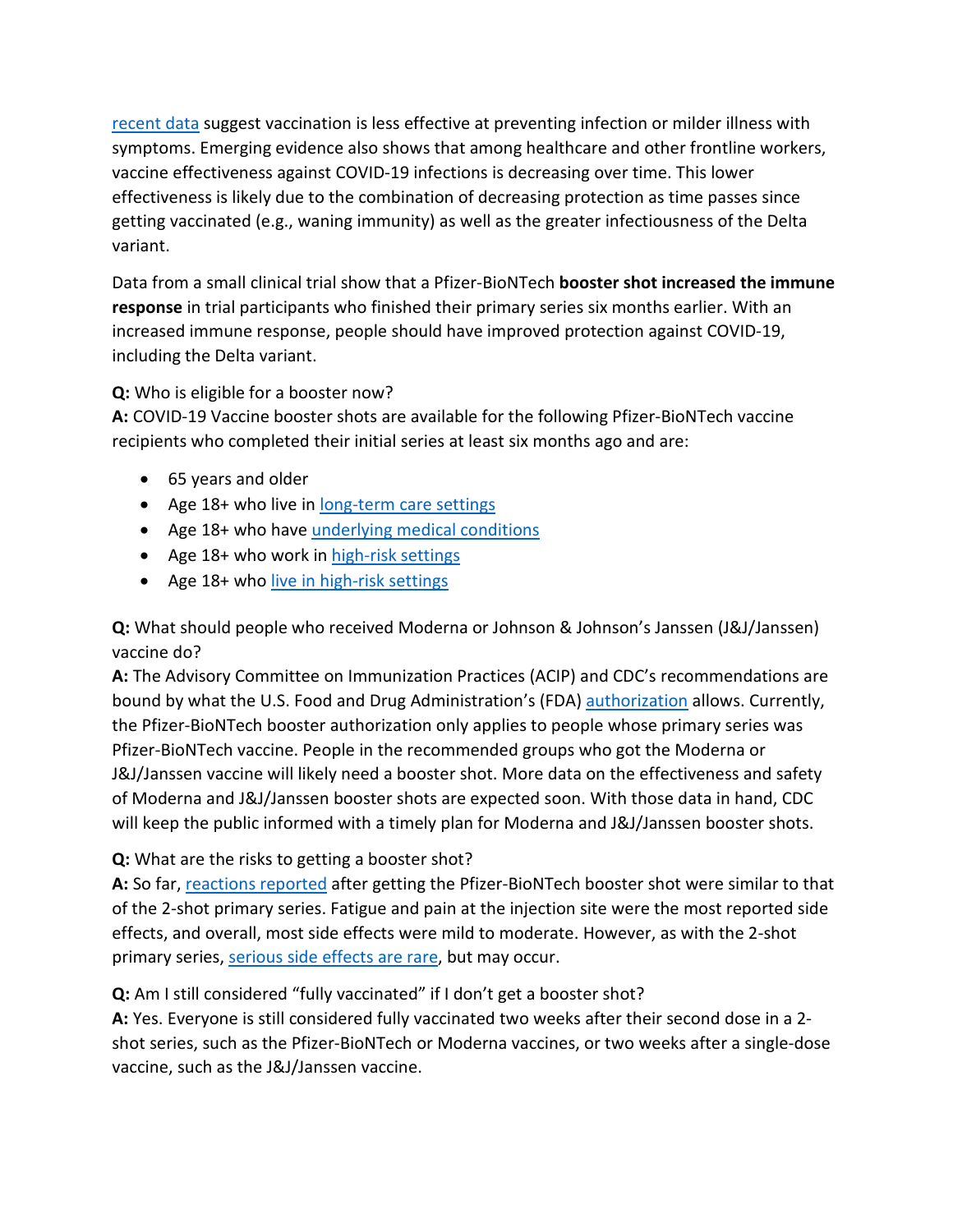Next week we will continue to answer questions related to COVID-19 vaccinations. The intent of the information is to help you make an informed decision about vaccination. If you have questions, please send them to [Joel.Michels@portlandoregon.gov.](mailto:Joel.Michels@portlandoregon.gov)

#### [The City's COVID-19 Response page is available here.](https://www.portlandoregon.gov/bhr/index.cfm?&c=81055)

#### **Safety Net Program**

The Safety Net Program offers support options for employees and budget-constrained bureaus, addressing needs brought on by COVID-19. Tools have been created to provide bureauapproved flexible leave options to employees during national- and state-declared emergencies. Details can be found on the BHR Safety Net page at [https://www.portlandoregon.gov/bhr/81209.](https://www.portlandoregon.gov/bhr/81209)

# <span id="page-5-0"></span>**HRAR 6.08, Funeral and Bereavement Leave**

On Wednesday, Oct. 13, Council voted to approve a significant update to HRAR 6.08 Funeral and Bereavement Leave. The proposed update was presented to Council in support of affinity groups who brought necessary revisions forward.

First, more inclusive language was added, removing the gendered binary language -- saying parent or child instead of mother or daughter, adding relationships of "close affinity" so more families are included, and all families are included regardless of being biological or not.

Secondly, pregnancy loss was added to the policy. Miscarriage, stillbirth, and other loss (including fertility treatment loss and medical termination) are now covered, because no matter the loss, there is physical and psychological pain. Employees are now supported with paid time off to grieve.

*(New)* Per City Charter, this rule revision goes into effect Nov. 12, 2021 -- 30 days from passage. BHR Labor Relations is working with its labor partners to determine the applicability of these changes for represented staff.

Thank you to the City's affinity groups for the work you did to align this rule with the City's core values. You are appreciated.

[Read the ordinance here.](https://www.portland.gov/council/documents/ordinance/passed/190580)

# <span id="page-5-1"></span>**Citywide Employee Charitable Campaign Begins November 1**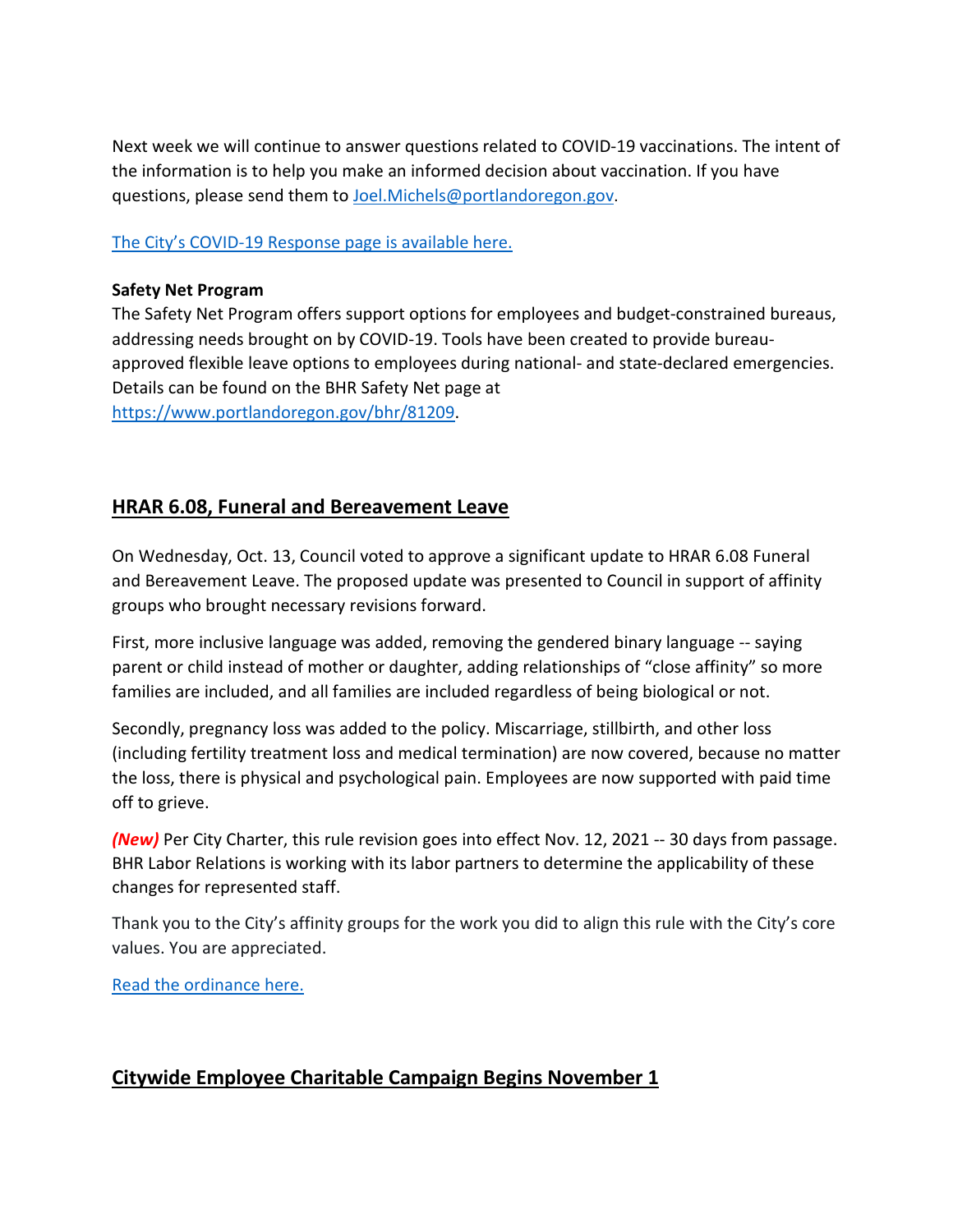*(New)* On November 1, City of Portland employees can take part in a new-and-improved workplace giving campaign that lifts up local nonprofit organizations. The City is partnering with United Way to deliver this year's campaign.

New this year, City employees will be able to donate to any valid nonprofit organization through their paycheck one time or over 26 pay periods. Employees are also encouraged to support one of these featured organizations nominated by City Council members:

- Mayor Wheeler: [Equitable Giving Circle](https://t.e2ma.net/click/j4xkwh/nnvyxt/3nixp1)
- Commissioner Hardesty: [Unite Oregon](https://t.e2ma.net/click/j4xkwh/nnvyxt/jgjxp1) and [OPAL](https://t.e2ma.net/click/j4xkwh/nnvyxt/z8jxp1)
- Commissioner Mapps: [JOIN](https://t.e2ma.net/click/j4xkwh/nnvyxt/f1kxp1) and [Meals on Wheels People](https://t.e2ma.net/click/j4xkwh/nnvyxt/vtlxp1)
- Commissioner Rubio: [VOZ](https://t.e2ma.net/click/j4xkwh/nnvyxt/bmmxp1) and [Street Roots](https://t.e2ma.net/click/j4xkwh/nnvyxt/renxp1)
- Commissioner Ryan: **IRCO** and **Blanchet House**
- [United Way Resilient Families Fund](https://t.e2ma.net/click/j4xkwh/nnvyxt/3rpxp1)

The campaign will run from **November 1 through November 30**. Visit <https://employees.portland.gov/charitable-campaign> to learn more about these organizations, view the FAQ and sign up to participate!

Contact: [Janet Storm,](mailto:janet.storm@portlandoregon.gov) Charitable Campaign Project Manager

# <span id="page-6-0"></span>**Work Share**

Updates to the City's Work Share FAQ can be found here: [Work Share Program FAQ 06-08-2021](https://www.portlandoregon.gov/bhr/article/761976)  [\(portlandoregon.gov\)](https://www.portlandoregon.gov/bhr/article/761976)

If you are currently participating in Work Share and do not enter your own time on your timesheet, please talk to your bureau timekeeper about the importance of entering your time by the 5 p.m. Monday deadline.

If you or your timekeeper make a change to your timesheet **after** the Monday 5 p.m. deadline, **and it is still within the same week**, please email the Work Share team at [inboxworkshare@portlandoregon.gov](mailto:inboxworkshare@portlandoregon.gov) as soon as possible, **prior to 9 a.m. Friday**. The Work Share team will make every effort to update your claim before submitting to OED Friday afternoon.

[The following Work Share updates are available here.](https://www.portlandoregon.gov/bhr/article/796870)

**OED Letters Regarding Pandemic Unemployment Assistance (PUA) Waiting Week Payments OED Adjudication (Judgment) for Missed Opportunities to Work Lost Wages Assistance Processing**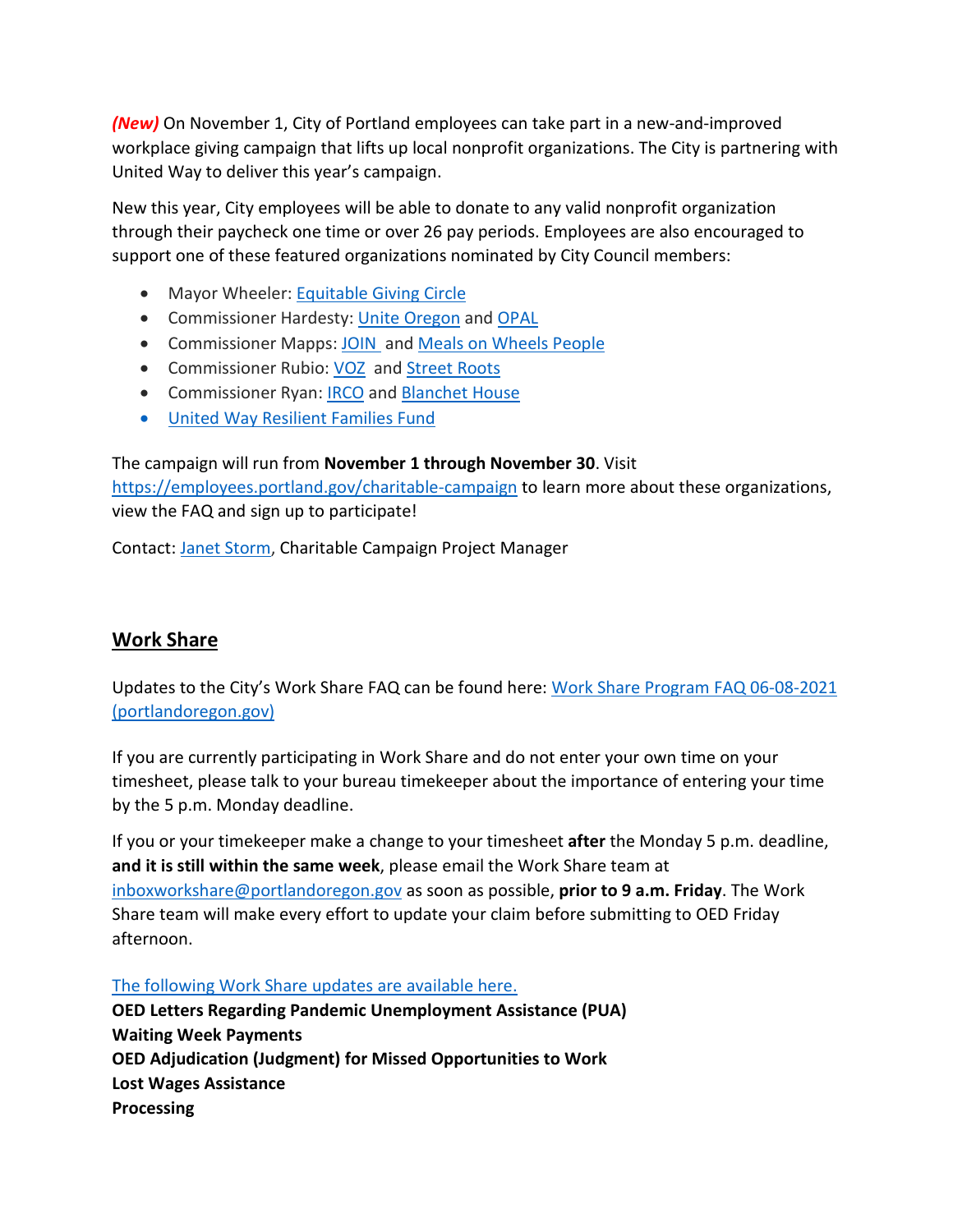**ReliaCard 1099-G Tax Information for Work Share Benefits CARES Act Extension Missed Opportunities to Work 1099-G Phone Number Report of Additional Income Work Share Claim Recertification Overpayment Updates Clarification 1099-G Discrepancies City of Portland Work Share Renewal Corrections to Work Share Claims End of COVID-19 Federal Stimulus -- Impacts to Participants**

If you have questions regarding Work Share benefits or the process, please email [Inboxworkshare@portlandoregon.gov.](mailto:Inboxworkshare@portlandoregon.gov)

# <span id="page-7-0"></span>**Forfeited Vacation Carryover Hours to be moved to a Separate Bank**

In support of your ongoing effort to serve the community during the pandemic, a new accrual bank for potentially forfeited (carryover) vacation hours will be established.

#### [Read the ordinance here.](https://www.portland.gov/council/documents/ordinance/733-accrual-bank-vacation-over-max)

Historically, vacation hours over the maximum allowed (two to three years' accruals, depending on position) were forfeited if not used by the end of the first pay period in January. Now, accruals over maximum will be moved to a separate bank, accessible until calendar year 2024. If not used by then, the hours will be forfeited.

*(New)* Per City Charter, this rule revision goes into effect Nov. 12, 2021 -- 30 days from passage. BHR Labor Relations is working with its labor partners to determine the applicability of these changes for represented staff.

Find your vacation accrual rate i[n HRAR 6.03.](https://www.portland.gov/sites/default/files/2020-06/6-03-vacation.pdf)

# <span id="page-7-1"></span>**SuccessFactors Performance Management for Non-Represented Employees**

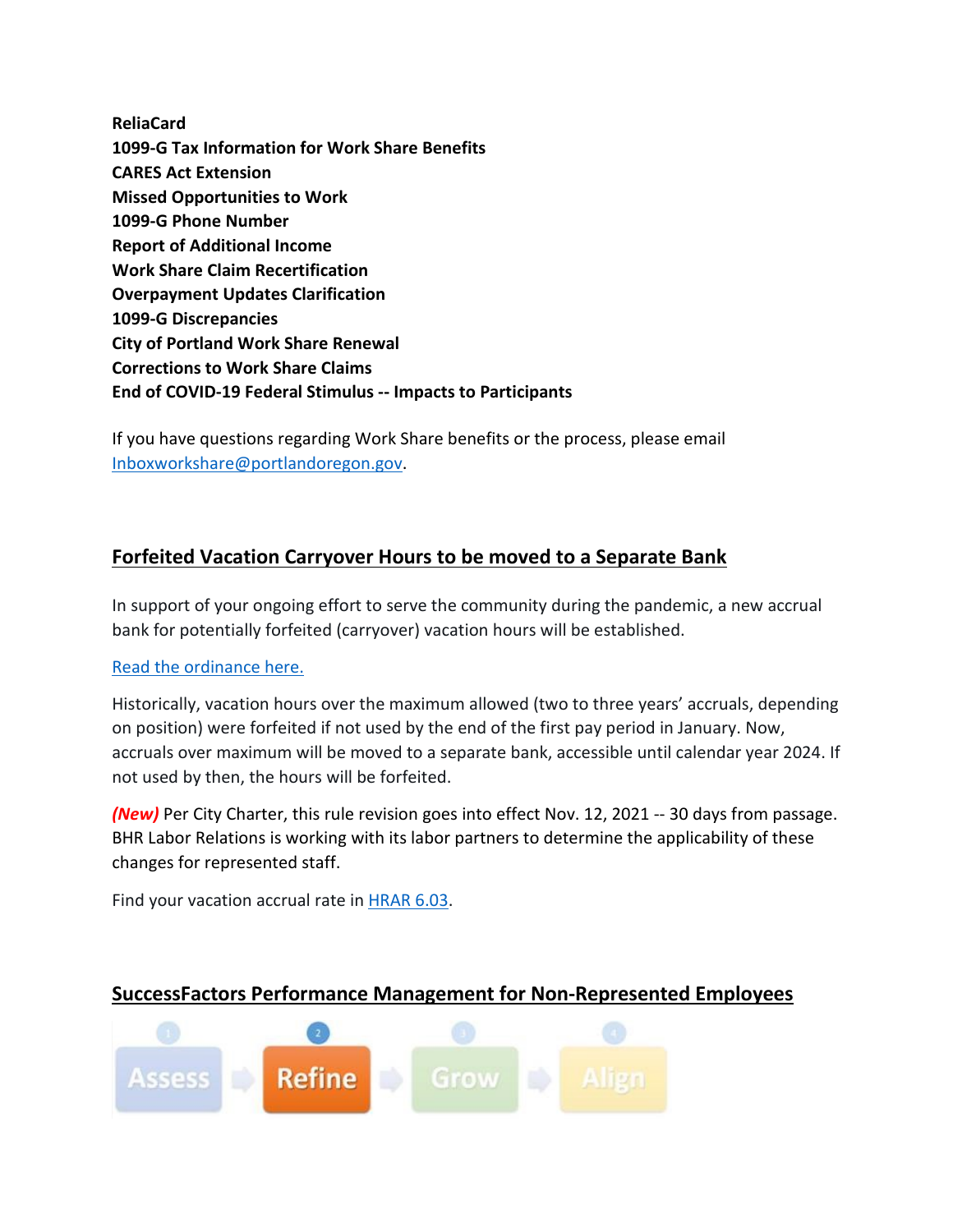#### **Time to Check-In!**

The Refine phase of our new performance cycle runs from Oct. 1 – Dec. 31.

During this phase, BHR will conduct a mass launch of performance forms for all active employees on Oct. 1.

When employees are hired after Oct. 1, the employee's manager can launch their form by following the instructions on the Performance and Development Review web page under the, "07 Create a Performance Form (for a New Employee)" section. <https://www.portlandoregon.gov/bhr/80673>

The only action you will need to take during this Phase is to:

- a. Conduct the Refine check-in with your manager review your Service and People objectives and discuss progress to date.
	- [Performance Form 01 Check Ins \[ Employee \] –](https://www.youtube.com/watch?v=jsjxScZqKqU) YouTube
- b. Your manager will need to enter the date you conducted the check-in on the review form to complete this action.
	- **Performance Form 02 Check Ins [Manager ] YouTube**

Remember, a good check-in simply ensures that you and your manager are taking a few moments to address four questions.

What we call the 4x4, which includes two questions that look backward and two questions that look forward.

Here's what a 4x4 quarterly check-In should cover:

- 1) How did you do against your service objectives during the last quarter?
- 2) How did you do against your people objectives during the last quarter?
- 3) What are your priorities for the next quarter?
- 4) What training, resources, or coaching do you need to meet those priorities?
	- Following each quarterly check-in, you and your manager should record progress, results, comments, as well as note any changes or necessary adjustments to each objective on your Performance form.
	- You can access the SuccessFactors Performance Management platform in CityLearner through [the employee portal,](https://www.portlandoregon.gov/employee/index.cfm?) or by opening the following CityLearner link in your browser [www.portlandoregon.gov/sf](http://www.portlandoregon.gov/sf) and clicking on "objectives" in the drop-down menu.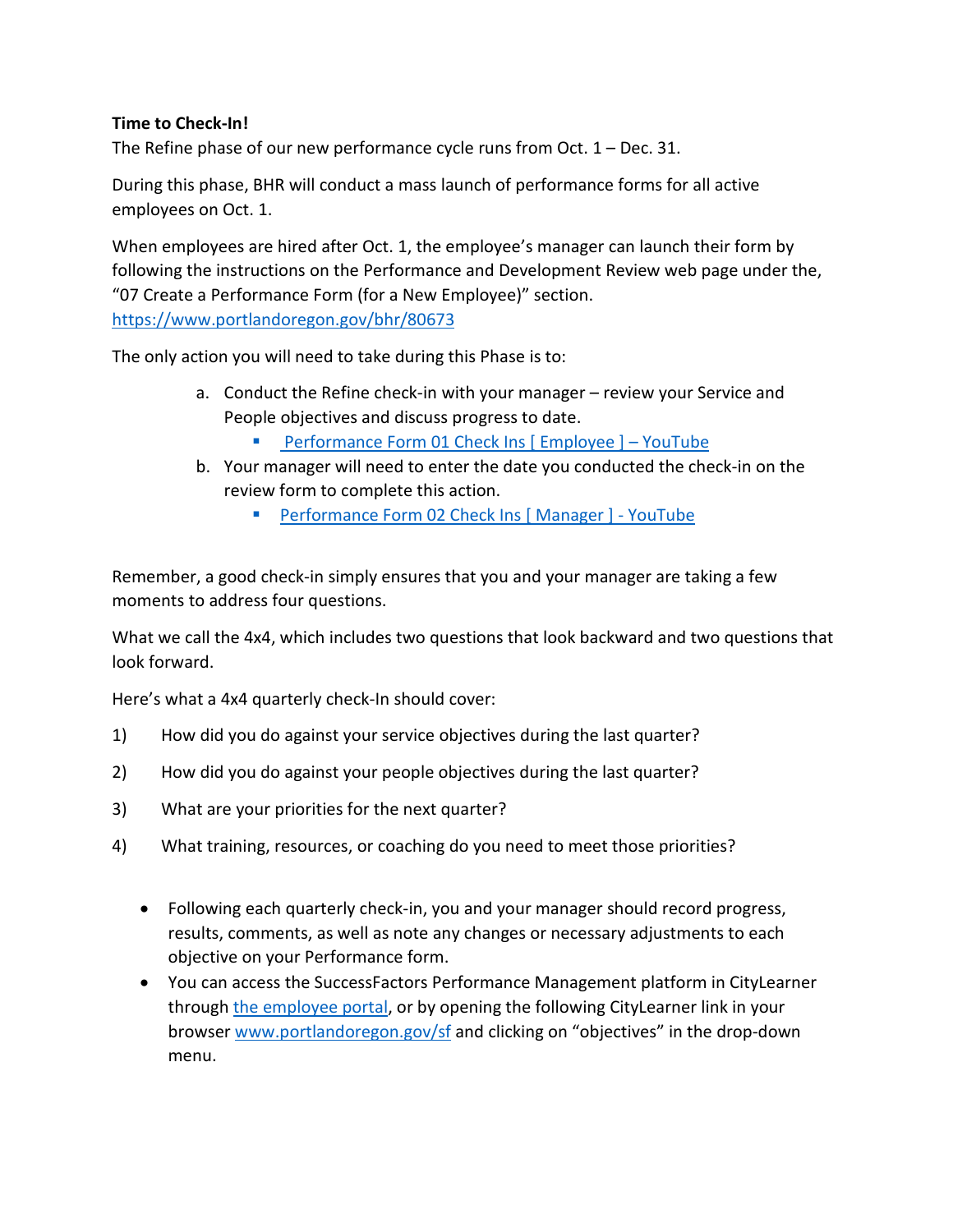If you missed any of the communication or resources leading up to this point, you can access a simple process overview guide [here](https://www.portlandoregon.gov/bhr/article/758125) or check out the dedicated **BHR** web page, full of useful videos and reference material on our process.

#### <span id="page-9-0"></span>**Black Space**

This meeting is specifically for City of Portland's Black employees. We will provide support where needed, and work together to identify common experiences as well as ways the City can better support and retain Black employees.

Monday, Nov. 1, 1 p.m. Monday, Nov. 29, 1 p.m. Monday, Dec. 13, 1 p.m.

Please download and import the following iCalendar (.ics) files to your calendar system. Daily: [https://us02web.zoom.us/meeting/tZMlcO6opj0sGNSQPv9q05sEQwyNJI2fbqmR/ics?icsToken=](https://us02web.zoom.us/meeting/tZMlcO6opj0sGNSQPv9q05sEQwyNJI2fbqmR/ics?icsToken=98tyKuGvpjwtGtyTthuHRpwEGo_CKPTxiCFdjY1urS_zWjEDNxDTB_VbHJhWQt7S) [98tyKuGvpjwtGtyTthuHRpwEGo\\_CKPTxiCFdjY1urS\\_zWjEDNxDTB\\_VbHJhWQt7S](https://us02web.zoom.us/meeting/tZMlcO6opj0sGNSQPv9q05sEQwyNJI2fbqmR/ics?icsToken=98tyKuGvpjwtGtyTthuHRpwEGo_CKPTxiCFdjY1urS_zWjEDNxDTB_VbHJhWQt7S)

Join Zoom Meeting: <https://us02web.zoom.us/j/87877086620?pwd=Q1VoWkNjb2xHT21ta1VVMWxNSEsvQT09> Meeting ID: 878 7708 6620 l Passcode: 275417 One tap mobile +13462487799,,87877086620#,,,,\*275417# US (Houston) +16699006833,,87877086620#,,,,\*275417# US (San Jose)

#### <span id="page-9-1"></span>**Recruiting**

**Jobs** [Current Internal Recruitments](https://www.governmentjobs.com/careers/portlandor/promotionaljobs) [Current External Recruitments](https://www.governmentjobs.com/careers/portlandor?) [Current Lateral Transfer Opportunities](https://www.governmentjobs.com/careers/portlandor/transferjobs)

#### <span id="page-9-2"></span>**Benefits**

**Flu Shots**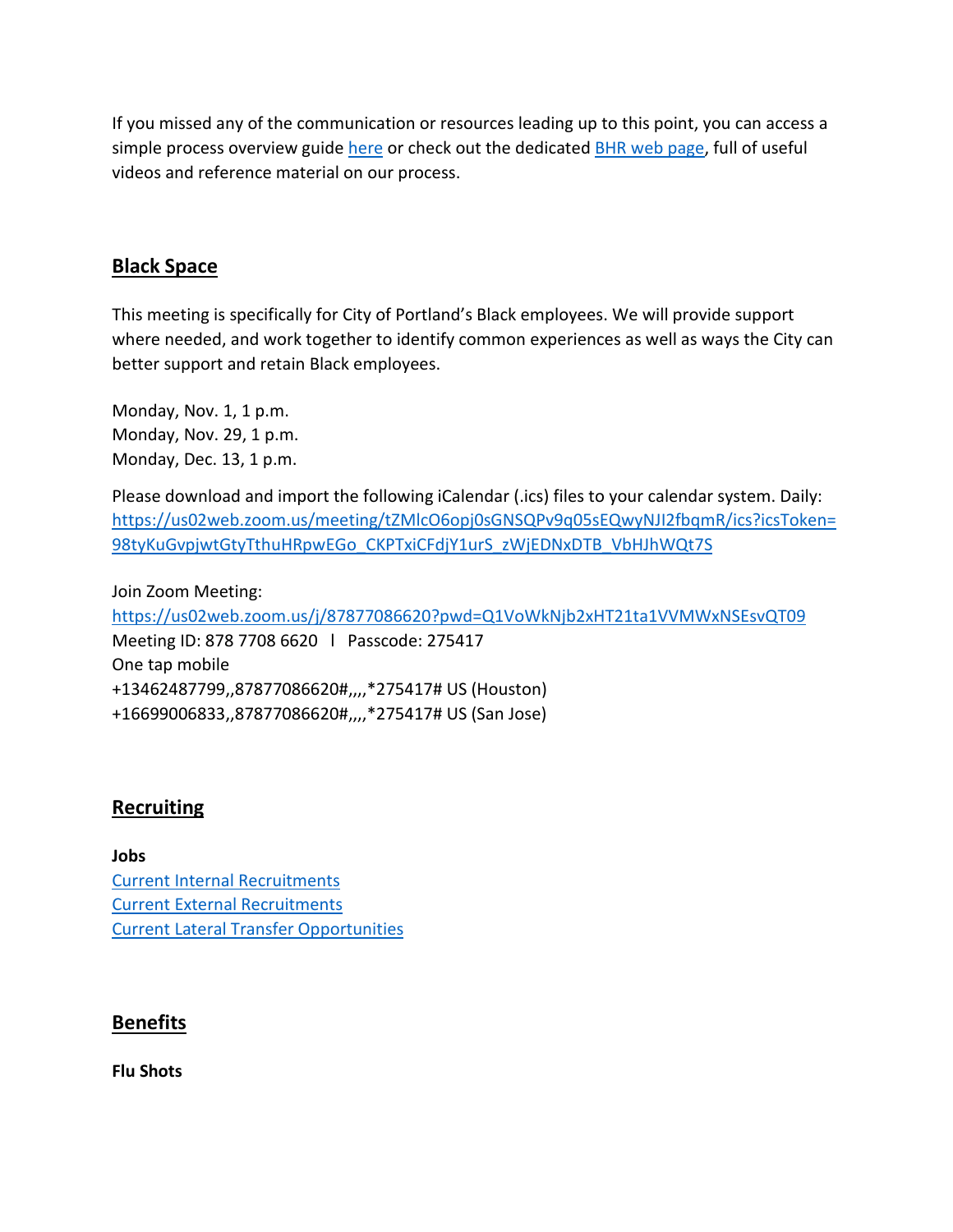On-site flu shot clinics are operating at most worksites this year to keep City employees healthy.

Because worksites need to limit the number of people in buildings, and some staff are required to be on-site, we ask -- **if you are currently working from home, please do not come into a City facility for your flu shot.**

Instead, Moda members can get flu shots at no cost from your primary care provider or any Express Scripts in-network pharmacy (when presenting your pharmacy card). If you are a Kaiser participant, members can schedule a flu shot appointment at [kp.org/flu.](https://healthy.kaiserpermanente.org/oregon-washington/health-wellness/flu) Kaiser members can also visit retail pharmacies including Albertsons, Costco, CVS, Fred Meyer, Rite Aid, Safeway, Walgreens, and Walmart to get a shot at no additional cost.

For those currently reporting to worksites, a complete list of on-site flu shot clinic options as well as instructions are available at: [2021 Flu Shot Clinics for Employees.](https://www.portland.gov/bhr/benefit-offerings/events/2021/9/15/2021-flu-shot-clinics-employees)

Please read the vaccine information sheet and complete the paperwork before visiting a worksite clinic.

#### **Employee Assistance Program (EAP)**

24-hour Help During Emergencies and Other Times of Need If you are in crisis, help is a confidential call away. Cascade/EAP: 1-800-433-2320 (text) 503-850-7721 National Suicide Hotline: 1-800-273-8255 (website) <https://suicidepreventionlifeline.org/>

#### **[Culturally Specific Resources for Moda Members | Portland.gov](https://www.portland.gov/bhr/benefit-offerings/news/2021/8/17/culturally-specific-resources-moda-members-0)**

Moda understands the need for culturally competent care, and is working to create more culturally specific content in order to help members find resources. If you're a Moda member, now you can identify providers in your area and in-network.

#### **October is National Retirement Security month.**

Imagine what your life will be like in retirement. When do you want to retire? How much income will be enough? [Discover the tools and retirement options](https://www.portland.gov/bhr/benefit-offerings/news/2021/10/1/its-your-future-just-fund-it) that can help fund your future so you can retire well. It's your future, just fund it!

#### **Webinars**

[Webinars for All –](https://cascade-gateway.lifeadvantages.net/module.php/core/loginuserpass.php?AuthState=_3ce03a5425cee12e62d0304fc638e4faf53e14890d%3Ahttps%3A%2F%2Fcascade-gateway.lifeadvantages.net%2Fsaml2%2Fidp%2FSSOService.php%3Fspentityid%3Dhttps%253A%252F%252Fsaml-01.personaladvantage.com%252Fsp%26cookieTime%3D1625593352%26RelayState%3Dss%253Amem%253A1d8e1b0ec14601a8153ab04497bc5fd0f0d50a5926308558f40d35a41079c199) On Demand [Managers/Supervisors –](https://www.portlandoregon.gov/bhr/article/750308) On Deman[d](https://www.portlandoregon.gov/bhr/article/750308) [Access previous Cascade Centers and Moda Health webinars.](https://www.portlandoregon.gov/bhr/index.cfm?&c=79368)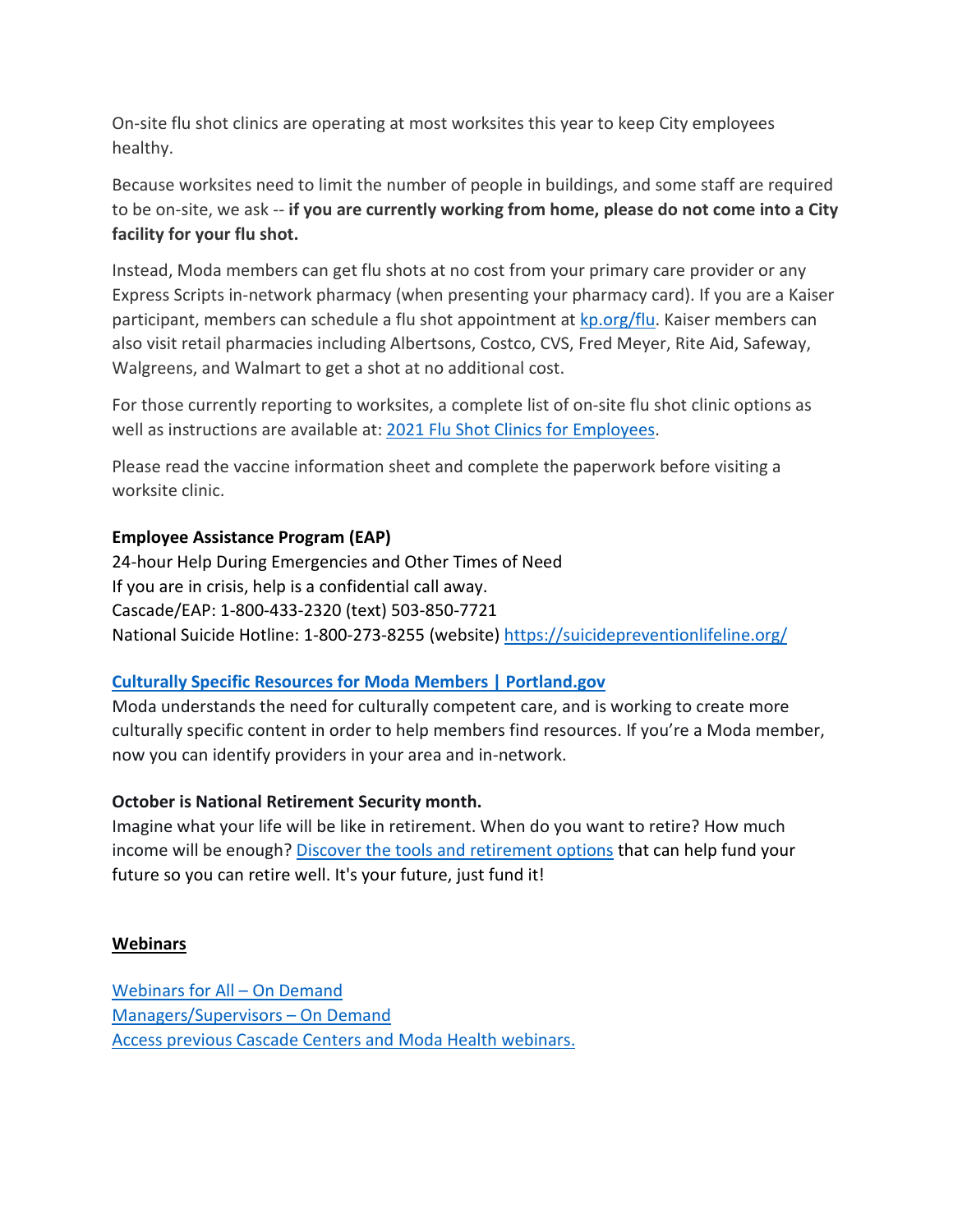# <span id="page-11-0"></span>**Procurement Trainings**

Do you buy goods and services as part of your job for the City? Sign up for an upcoming procurement class to learn about rules, tools, resources and best practices that will ensure we're accountable to the public – and simplify your work. Whether you're a newcomer looking for an introductory lesson or a pro who wants specialized advice, we have a class for you. Learn more about [October through December classes.](https://www.portlandoregon.gov/brfs/index.cfm?&a=780678)

# <span id="page-11-1"></span>**Training** *(VIRTUAL)*

Be sure to visit [CityLearner](https://www.portlandoregon.gov/sf) for course descriptions and the most current class details.

#### **Required, All Employees**

*HR 2.02, Workforce Harassment & Discrimination Prevention for Non-Supervisory Employees* Tuesday, Nov. 16, 1-3 p.m.

*Workplace Harassment, Discrimination, & Retaliation Prevention (HR 2.02) Refresher: Non-supervisory version*  Friday, Nov. 19, 9-10 a.m.

*Workplace Harassment, Discrimination, & Retaliation Prevention (HR 2.02) Training for Council staff ONLY (New)* Thursday, Oct. 28, 1-2:30 p.m.

*Workplace Harassment, Discrimination, & Retaliation Prevention (HR 2.02) Refresher for Managers/Supervisors*  Wednesday, Dec. 15, 1-3 p.m.

*Racial Equity 101* Thursday, Oct. 28, 8:30 a.m. - 12 p.m. Wednesday, Nov. 3, 8:30 a.m. - 12 p.m.

#### *Defensive Driver Training -- eLearning now available in CityLearner – Updated July 2021*

Purpose: Present basic defensive driving techniques useful for any driver. Program also reviews expectations while driving on city business. These classes enable city drivers to comply with *[HRAR 4.13 Vehicle Loss Prevention.](http://www.portlandoregon.gov/?mode=search&search_action=SearchResults&top_category_tree_id=25777&filter_category_tree_id=25777&search_category_tree_id=25777&search_words=HRAR+4.13+Vehicle+Loss+Prevention&submit=Search)* Drivers need to refresh defensive driver training every three years. Content is broken into five modules or sections. Each module can be taken individually.

**Training topics include**: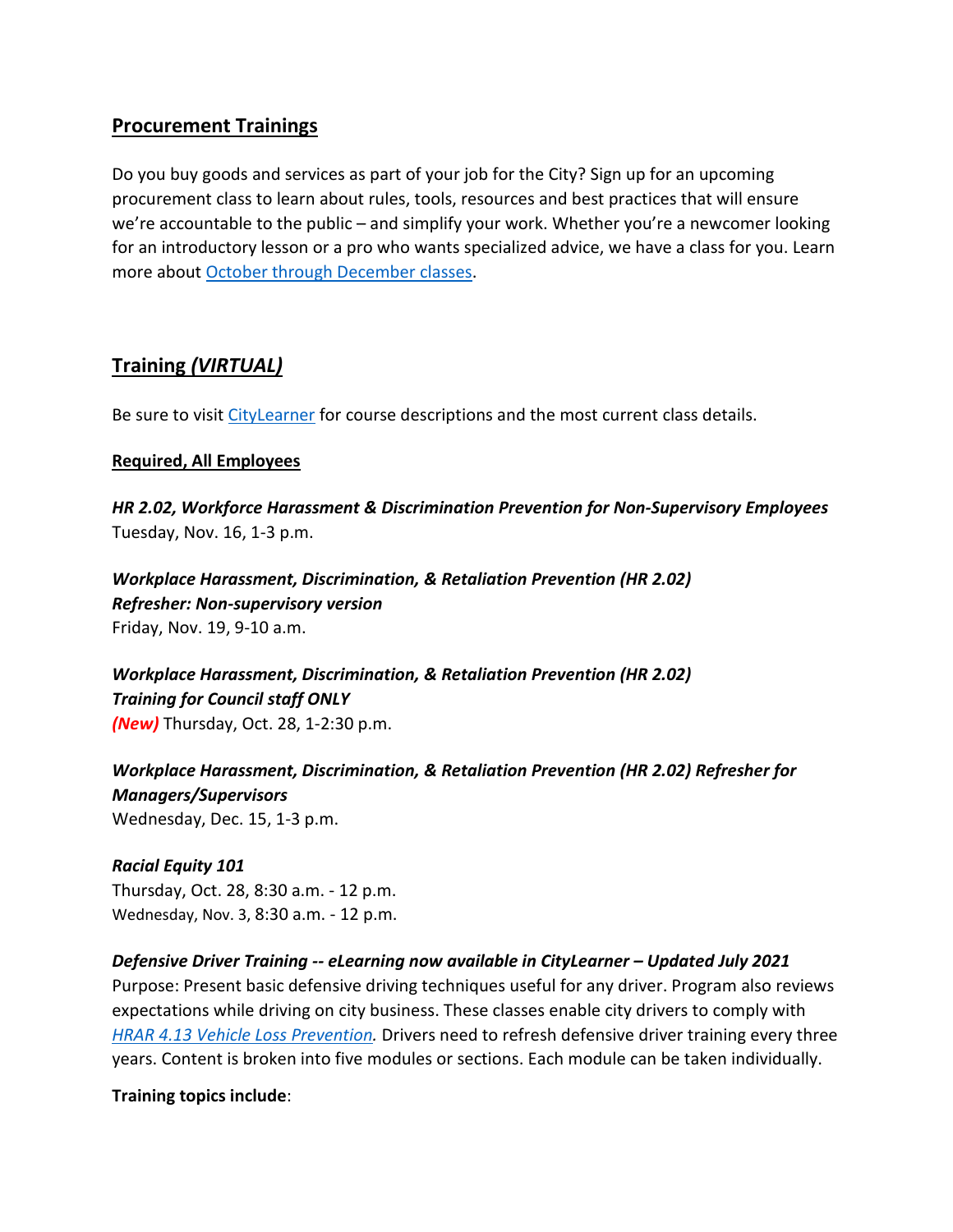- Driving policies
- Defensive driving strategies and techniques
- Factors affecting driver performance
- Safe backing
- Driving in adverse conditions
- Sharing the road
- Incident reporting requirements.

The eLearning can be taken at any time. Here is a direct link to the course: [Defensive Driver](https://cityofport.plateau.com/learning/user/common/viewItemDetails.do?OWASP_CSRFTOKEN=5M1O-5ANN-0TLU-3QOL-OISM-MYFY-1V3A-L7M9&componentID=LMS61011177&componentTypeID=ELRN&fromSF=Y&revisionDate=1607576040000&menuGroup=Learning&menuItem=Cur&fromDeepLink=true&hideItemDetailsBackLink=true)

#### **Leadership Engagement and Development (LEAD) Program for Managers & Supervisors**

(These classes are open to *all* Managers and Supervisors for registration.)

#### *Employee Lifecycle Training*

In this 2-part LEAD certification kickoff course, core values, including transparency, humanfocused service, and equity are emphasized within each phase of the employee lifecycle. Managers and supervisors will be equipped with an essential understanding of policies, processes, tools, and best practices for supporting employees in each of the five phases: Recruitment, Talent Selection, Onboarding, Employee Development, and Employee Engagement.

Day 1: Tuesday, Nov. 2, 9 a.m. - 12:30 p.m. Day 2: Thursday, Nov. 4, 9 a.m. - 12:30 p.m.

#### *Emotional Intelligence*

Do you ever get upset at work? Do you work with people who sometimes get upset or shut down? If you answered yes, you're human and you work with other humans! And it's likely you experience a range of emotions at work from anger and fear to joy and compassion. In this introductory class, we examine the spectrum of emotions in our daily lives and learn how to cultivate awareness and acceptance of what our emotions are telling us.

In this 2-part training, we break down the core competencies of emotional intelligence at work and identify specific strategies to slow down, process what is happening and build the support you and your teams need. Emotional intelligence is essential to embodying the City of Portland's core values, and is foundational to dismantling systems of oppression and leading resilient and empowered teams. Hosted by BHR, this virtual class is led by Dawn Uchiyama, Deputy Director at the Bureau of Environmental Services, who wholeheartedly invites you to join the conversation.

Day 1: Tuesday, Nov. 16, 1-4 p.m.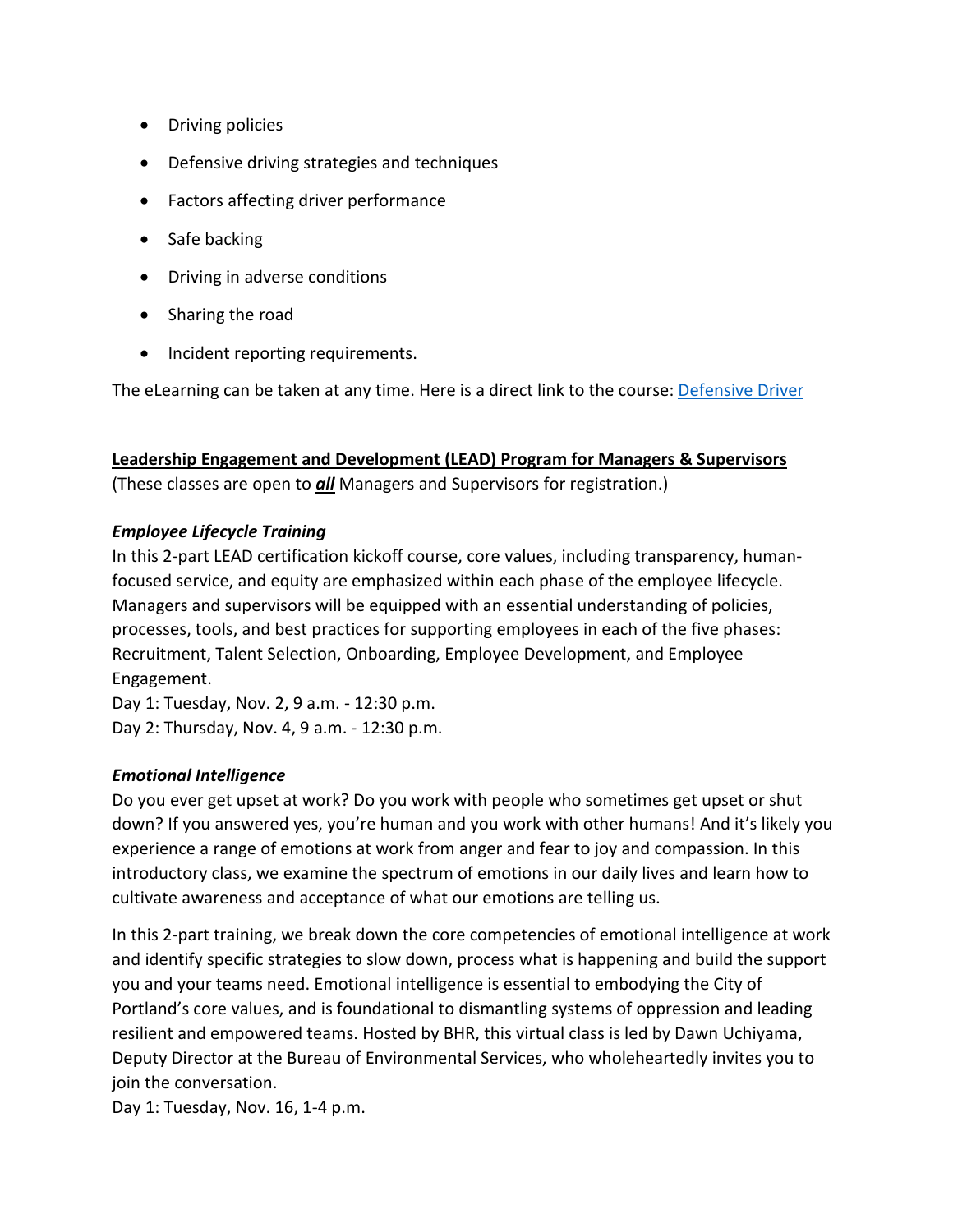Day 2: Thursday, Nov. 18, 1-4 p.m.

#### *Centering Well-being*

The Centering Mental Well-being training for leaders is a training created to promote awareness; destigmatize mental health to increase understanding; and provide tools, resources, and information to capacitate leaders. Capacity building enables leadership to be more skilled to acknowledge the prevalence of mental health disabilities; provide safety, support, and inclusivity for those persons in the workplace who experience mental health disabilities; to create and implement policies practices and procedures that center well-being from a person-centered lens. This virtual class was created and is facilitated by Tyesha McCool-Riley, Mental Health Program Specialist at the Office of Community & Civic Life. Wednesday, Dec. 8, 9 a.m. - 12:30 p.m.

#### **Professional Development**

#### *New Employee Orientation*

Click [New Employee Orientation](https://www.portlandoregon.gov/bhr/77721) for more information. Tuesday, Nov. 9, 10 a.m. - 1:30 p.m. (30-minute lunch break is included)

## *SAP SuccessFactors hosts the City's new online Performance Review Process for all meriteligible staff!*

Specifically designed for non-supervisory staff as well as managers and supervisors, to provide participants with an overview of the Fiscal Year process with information on the four phases of the performance review cycle including – Assess, Refine, Grow, and Align.

At the completion of the courses, participants should understand the following:

- Performance cycle
- Two types of objectives used in this process
- How to conduct a check-in
- How this cycle supports fair and consistent ratings.

Here are the direct link to the classes:

[SuccessFactors Performance Review Process Overview](https://cityofport.plateau.com/learning/user/common/viewItemDetails.do?OWASP_CSRFTOKEN=DU90-LX7U-MJFA-R3RR-74UK-2I97-WO9L-P1RW&componentID=29037&componentTypeID=ELRN&fromSF=Y&revisionDate=1621295700000&menuGroup=Learning&menuItem=Cur&fromDeepLink=true&hideItemDetailsBackLink=true) [SuccessFactors Performance Review Process Overview for Managers and Supervisors](https://cityofport.plateau.com/learning/user/common/viewItemDetails.do?OWASP_CSRFTOKEN=52B6-NP4F-RXCB-ZUY3-124U-DEBZ-IMIS-A678&componentID=29040&componentTypeID=ELRN&fromSF=Y&revisionDate=1621298220000&menuGroup=Learning&menuItem=Cur&fromDeepLink=true&hideItemDetailsBackLink=true)

#### **BHR Training Course Survey: PCC Courses**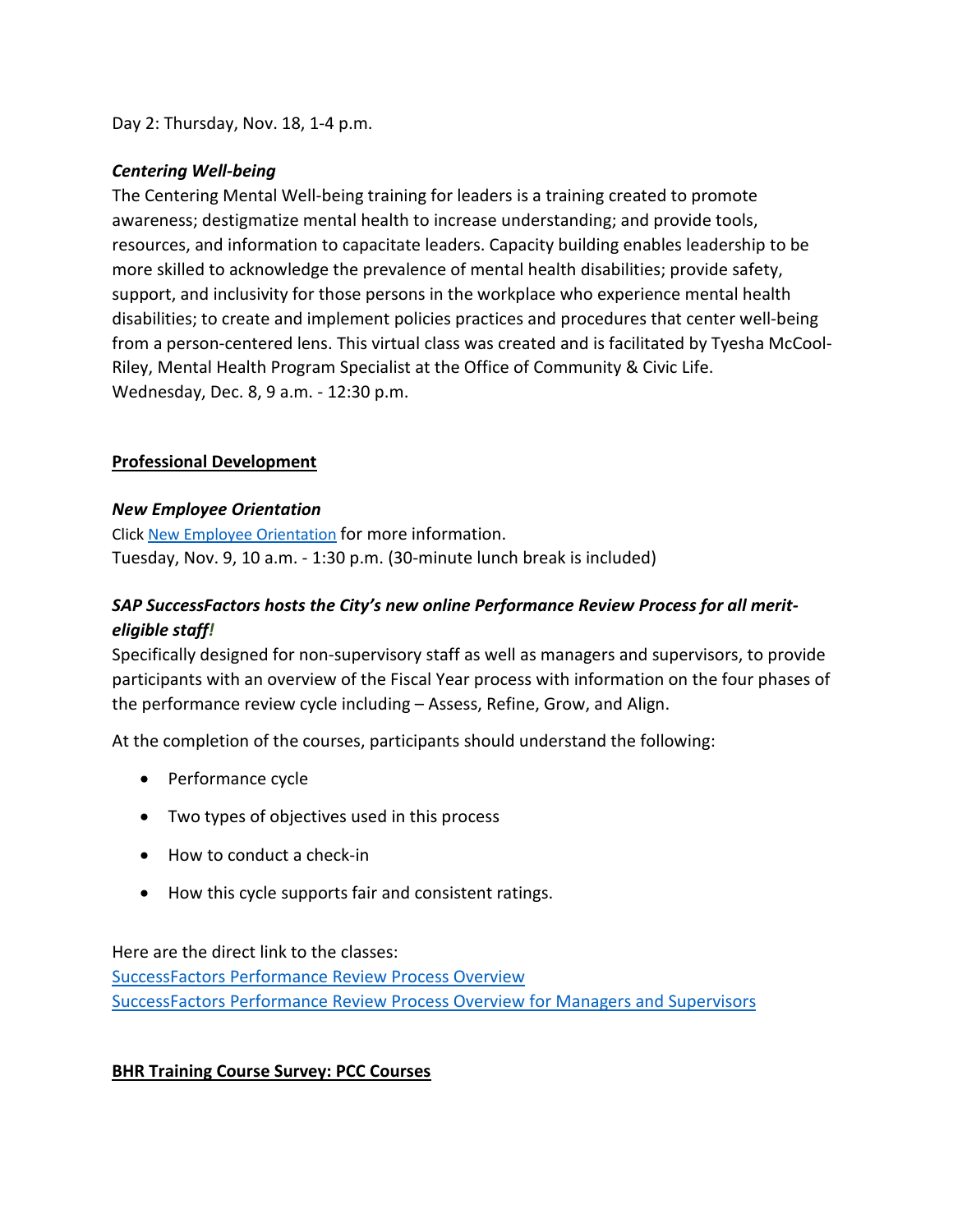*(New)* Every year, BHR's Training Team works with the CLIMB Center at Portland Community College (PCC) to identify which professional development classes to offer to City of Portland employees. This year, we want to hear from you!

This 5-minute survey is anonymous, and results will be used to help BHR and PCC prioritize which professional development classes to offer for Winter and Spring terms this fiscal year (2021-2022). Here is the link to the survey: [https://www.surveymonkey.com/r/LK6S9SH.](https://www.surveymonkey.com/r/LK6S9SH)

**Please respond by Friday, Oct. 29.** Thank you in advance for your time and input!

#### **Procurement Training**

#### *Roles & Responsibilities in Construction Invitation to Bid Process*

Course objectives are to create a timeline outlining the major steps of the Construction Invitation to Bid (ITB) Process and review the roles and responsibilities in each step. Tuesday, Oct. 26, 1-3 p.m.

[Join Microsoft Teams Meeting](https://teams.microsoft.com/l/meetup-join/19%3ameeting_ZTVmYjdjYjYtNDIwNC00MmE4LTkyNDktZTBjOTJjZmFkYjYw%40thread.v2/0?context=%7b%22Tid%22%3a%22636d7808-73c9-41a7-97aa-8c4733642141%22%2c%22Oid%22%3a%2286b2ae6e-2fe6-44ca-9974-4b60b2e2cd99%22%7d) [+1 971-323-0035](tel:+19713230035,,705171238) Conference ID: 705 171 238#

#### *Alternative Construction Methods*

*(New)* An introduction to alternate construction methods other than the standard "Design, Bid, Build Method" currently in use.

Tuesday, Nov. 9, 9-11 a.m. [Join Microsoft Teams Meeting](https://teams.microsoft.com/l/meetup-join/19%3ameeting_ZjhkNmE5Y2EtODgyZS00NGQ4LTkxZGEtMDY1ZTE4YzdlYmZh%40thread.v2/0?context=%7b%22Tid%22%3a%22636d7808-73c9-41a7-97aa-8c4733642141%22%2c%22Oid%22%3a%2286b2ae6e-2fe6-44ca-9974-4b60b2e2cd99%22%7d) [+1 971-323-0035](tel:+19713230035,,866311935) Conference ID: 866 311 935#

## *Roles and Responsibilities in Procuring for Design Services*

Course objectives are to understand the differences between Design and Ordinary Services. This includes Design vs. Services, Timelines, Process Steps, and major steps of the Design Procurement Process and roles and responsibilities in each step of the Design Procurement Process.

Wednesday, Nov. 17, 1-2:30 p.m. [Join Microsoft Teams Meeting](https://teams.microsoft.com/l/meetup-join/19%3ameeting_MzBmYjM1ZTMtYmNhNy00OTAyLWE4MjgtOTZmZGNiZWYwNzU2%40thread.v2/0?context=%7b%22Tid%22%3a%22636d7808-73c9-41a7-97aa-8c4733642141%22%2c%22Oid%22%3a%2286b2ae6e-2fe6-44ca-9974-4b60b2e2cd99%22%7d) [+1 971-323-0035](tel:+19713230035,,521558574) Conference ID: 521 558 574#

#### *Cooperative and City Agreements*

This course is intended to familiarize you with how Cooperative Agreements work, how to find one that fits your purchasing needs, and when to use them.

Tuesday, Nov. 23, 9-11 a.m.

[Join Microsoft Teams Meeting](https://teams.microsoft.com/l/meetup-join/19%3ameeting_YTUwYjg0ODEtMTZiMS00ZmRlLThjODctZDE5NDdkNzg1ZTdh%40thread.v2/0?context=%7b%22Tid%22%3a%22636d7808-73c9-41a7-97aa-8c4733642141%22%2c%22Oid%22%3a%2286b2ae6e-2fe6-44ca-9974-4b60b2e2cd99%22%7d) [+1 971-323-0035](tel:+19713230035,,43878293) Conference ID: 438 782 93#

See [a complete list of Procurement Trainings.](https://www.portlandoregon.gov/brfs/article/780678)

To register, go to [CityLearner](https://www.portlandoregon.gov/sf) (using Internet Explorer, Edge or Chrome; a remote access token